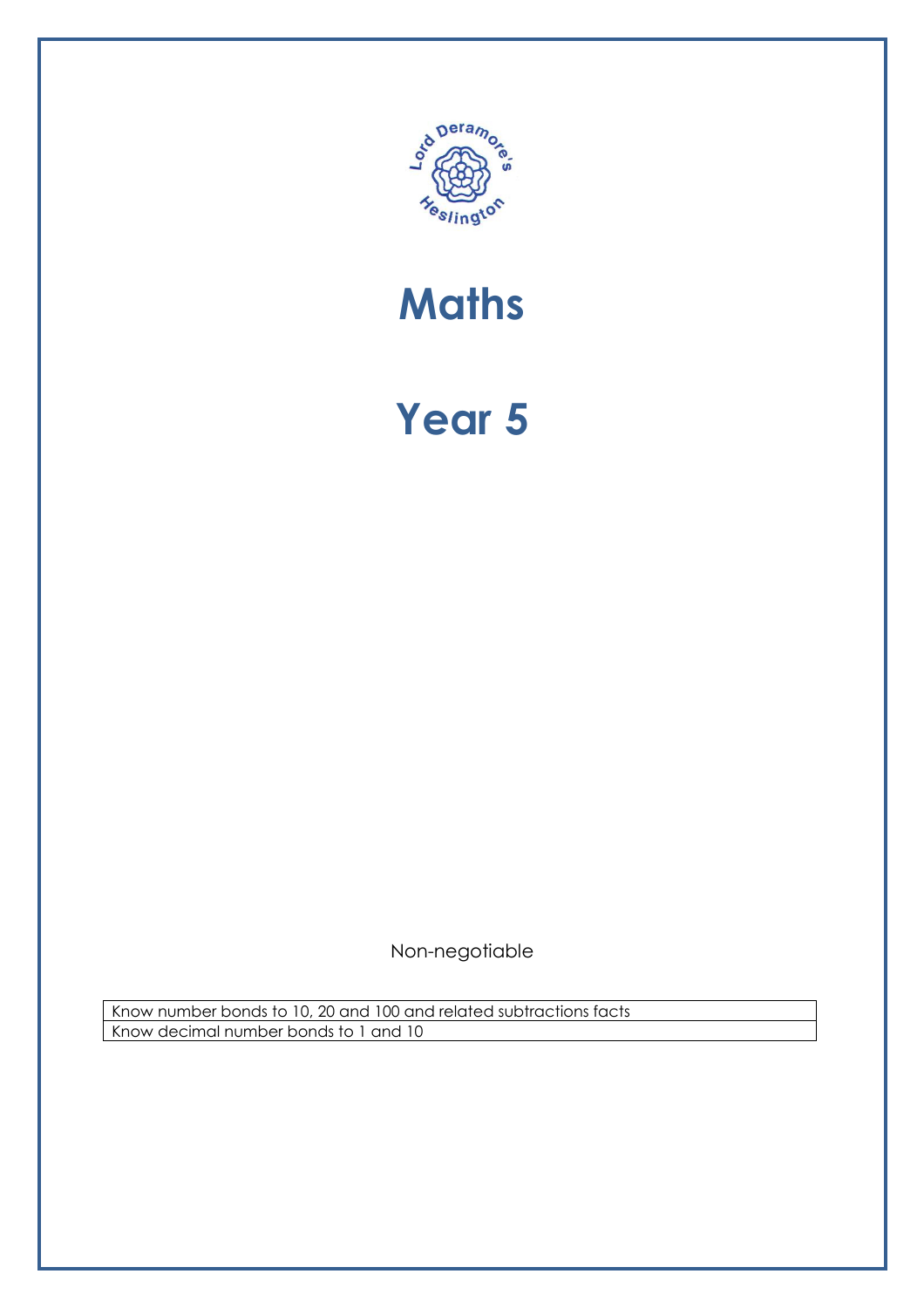|                | <b>Number and place value</b>                        |                                      |  |
|----------------|------------------------------------------------------|--------------------------------------|--|
| N              | Assessed                                             | <b>Examples</b>                      |  |
|                | Read and write numbers up to 1,000,000               |                                      |  |
| 2              | Know the value of each digit in numbers up to        |                                      |  |
|                | 1,000,000                                            |                                      |  |
| 3              | Order and compare numbers up to 1,000,000            |                                      |  |
| $\overline{4}$ | Understand negative numbers in context               |                                      |  |
| 5              | Count forwards and backwards with positive and       |                                      |  |
|                | negative whole numbers through zero                  |                                      |  |
| 6              | Round any number up to 1,000,000 to the nearest 10,  |                                      |  |
|                | 100, 1000, 10,000 and 100,000                        |                                      |  |
| 7              | Solve number and practical problems that involve all | Estimate the answers to calculations |  |
|                | of the above                                         | involving $+ - x \div$ .             |  |
| 8              | Read Roman numerals to 1000 (M)                      |                                      |  |
| 9              | Recognise years written in Roman numerals            |                                      |  |

## Addition, subtraction, multiplication and division

| A              | <b>Assessed</b>                                           | <b>Examples</b>                                    |
|----------------|-----------------------------------------------------------|----------------------------------------------------|
| $\mathbf{1}$   | Use formal written (column) method to add whole           |                                                    |
|                | numbers with more than 4 digits                           |                                                    |
| $\overline{2}$ | Use formal written (column) method to subtract whole      |                                                    |
|                | numbers with more than 4 digits                           |                                                    |
| 3              | Add and subtract numbers mentally with increasingly       | $12,462 - 2300 = 10,162$                           |
|                | large numbers                                             |                                                    |
| $\overline{4}$ | Use rounding to check answers to calculations             |                                                    |
| $\overline{5}$ | Solve addition and subtraction multi-step problems in     |                                                    |
|                | contexts                                                  |                                                    |
| 6              | <b>Identify common multiples</b>                          |                                                    |
| $\overline{7}$ | Identify factors, including all factor pairs of a numbers |                                                    |
|                | and common factors of two numbers                         |                                                    |
| 8              | Use known factors and multiples to solve multiplication   | $18 \times 20 =$                                   |
|                | and division problems                                     | Factors of 20 $\rightarrow$ 2 and 10               |
|                |                                                           | $18 \times 20 \rightarrow 18 \times 2 \times 10 =$ |
| 9              | Know and use the vocabulary of prime numbers,             |                                                    |
|                | prime factors and non-prime or composite numbers          |                                                    |
| 10             | Be able to work out if a number up to 100 is prime        |                                                    |
| 11             | Know prime numbers up to 19                               |                                                    |
| 12             | Use a formal written method to multiply numbers up to     | See route through calculation                      |
|                | 4 digits by one or two-digit whole numbers, using long    |                                                    |
|                | multiplication for 2 digit numbers                        |                                                    |
| 13             | Multiply and divide numbers mentally using known          | $42x6=$                                            |
|                | facts                                                     | Know 4x6 so can find 40x6, know 2x6                |
| 14             | Use short division to divide numbers up to 4 digits by a  |                                                    |
|                | one or two-digit number                                   |                                                    |
| 15             | Show remainders in division appropriately for the         |                                                    |
|                | context                                                   |                                                    |
| 16             | Multiply and divide whole numbers and those               |                                                    |
|                | involving decimals by 10, 100 and 1000                    |                                                    |
| 17             | Recognise and use squared numbers and cubed               |                                                    |
|                | numbers using $(\mathbb{E}^2)$ and $(\mathbb{E}^3)$       |                                                    |
| 18             | Solve problems involving + $- x \div$ problems and a      |                                                    |
|                | combination of these                                      |                                                    |
| 19             | Solve multiplication and division problems involving      | If 30 sweets cost £1.50, how much do               |
|                | scaling by simple fractions                               | 90 cost?                                           |
|                |                                                           | 30 is 1/3 of 90 so 90=£1.50x3=£4.50                |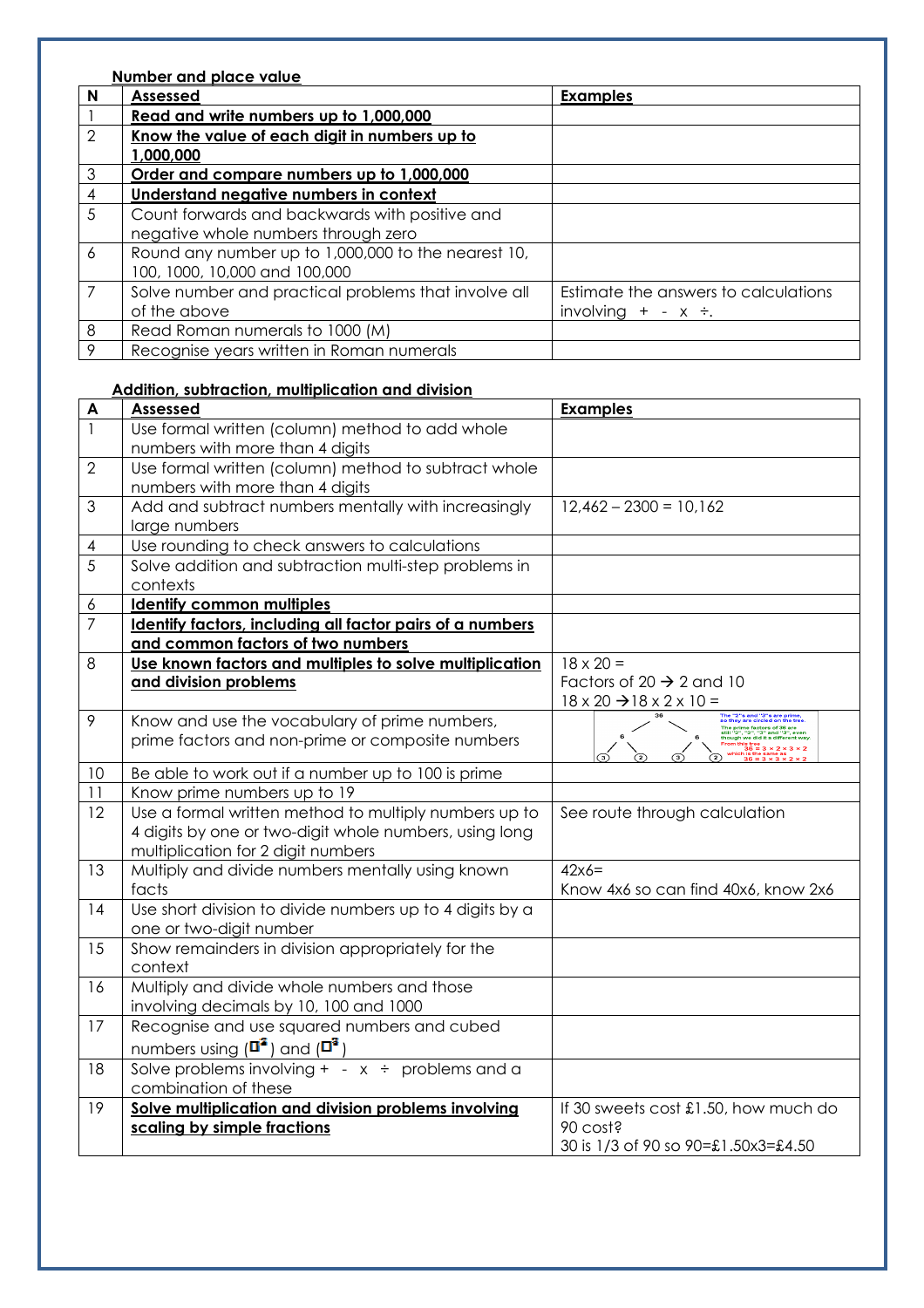| $\mathsf F$    | <b>Assessed</b>                                                                     | <b>Examples</b>                      |
|----------------|-------------------------------------------------------------------------------------|--------------------------------------|
| $\mathbf{1}$   | Compare and order fractions with the same                                           | 3/4 > 1/4                            |
|                | denominator                                                                         | $1/5$ , $3/5$ , $4/5$                |
| $\overline{2}$ | Identify and write equivalent fractions                                             | $1/2=2/4=3/6$                        |
| 3              | Recognise mixed numbers and improper fractions and                                  | Mixed number: 1 3/4                  |
|                | convert from one to the other                                                       | Improper fraction: 7/4               |
|                |                                                                                     | $7/4 = 13/4$                         |
| $\overline{4}$ | Write mathematical statements more than one as a<br>mixed number                    | $2/5 + 4/5 = 6/6 = 11/5$             |
| 5              | Add and subtract fractions with the same                                            |                                      |
|                | denominator and multiples of the same number                                        |                                      |
| 6              | Multiply proper fractions and mixed numbers by whole                                |                                      |
|                | numbers                                                                             |                                      |
| $\overline{7}$ | Read and write decimal numbers as fractions                                         | $0.71 = 71/100$                      |
| $\overline{8}$ | Recognise and use thousandths and relate them to                                    | Know that 1/1000 is 10x smaller than |
|                | tenths, hundredths and decimal equivalents                                          | 1/100 and 100x smaller than 1/10     |
|                |                                                                                     | $7/1000 = 0.007$                     |
| 9              | Round decimals with 2dp to the nearest whole                                        |                                      |
|                | number and to 1dp                                                                   |                                      |
| 10             | Read, write, order and compare numbers with up to                                   |                                      |
|                | 3dp                                                                                 |                                      |
| 11             | Solve problems involving number up to 3dp                                           |                                      |
| 12             | Recognise the % symbol and know that it means                                       |                                      |
| 13             | number of parts per hundred<br>Write percentages as a fraction with the denominator | $50\% = 50/100 = 0.5$                |
|                | 100 and as a decimal fraction                                                       |                                      |
| 14             | Solve problems where you need to know percentage                                    | $1/2 = 50\% = 0.5$                   |
|                | and decimal equivalents of 1/2, 1/4, 1/5, 2/5 and 4/5                               | $1/4 = 25\% = 0.25$                  |
|                |                                                                                     | $1/5 = 20\% = 0.2$                   |
|                |                                                                                     |                                      |
| 15             | Solve problems where the denominator of a fraction is                               |                                      |
|                | a multiple of 10 or 25                                                              |                                      |

## **Measurement**

| M              | <b>Assessed</b>                                                                                                                         | <b>Examples</b>                                                                                                                                       |
|----------------|-----------------------------------------------------------------------------------------------------------------------------------------|-------------------------------------------------------------------------------------------------------------------------------------------------------|
|                | Convert between different units of measure                                                                                              | $250 m = 0.25 km$                                                                                                                                     |
| $\overline{2}$ | Understand and use equivalences between metric<br>units and common imperial units e.g. inches, pounds<br>and pints                      | 8 km $\approx$ 5 miles 2.5 cm $\approx$ 1 inch<br>1 m $\approx$ 40 inches 1 kg $\approx$ 2.2 lbs<br>30 cm $\approx$ 1 foot 1 litre $\approx$ 1.75 pts |
| 3              | Measure and calculate the perimeter of compound<br>shapes in cm and m<br>- start to use algebra to show working out missing<br>lengths  | $\mathbf{f}$<br>$5+Y=15$<br>$Y=10$                                                                                                                    |
| $\overline{4}$ | Calculate the area of squares and rectangles using<br>$cm2$ , and $m2$<br>- start to use algebra to show working out missing<br>lengths |                                                                                                                                                       |
| 5              | Estimate the area of irregular shapes                                                                                                   |                                                                                                                                                       |
| 6              | Estimate volume using e.g. using 1 cm <sup>3</sup> blocks to build<br>cubes and cuboids                                                 |                                                                                                                                                       |
| 7              | Estimate capacity                                                                                                                       |                                                                                                                                                       |
| 8              | Solve problems involving converting between units of<br>time                                                                            |                                                                                                                                                       |
| 9              | Use all four operations to solve problems involving<br>measure using decimal notation including scaling                                 | Scaling: 1.5 times as wide as                                                                                                                         |